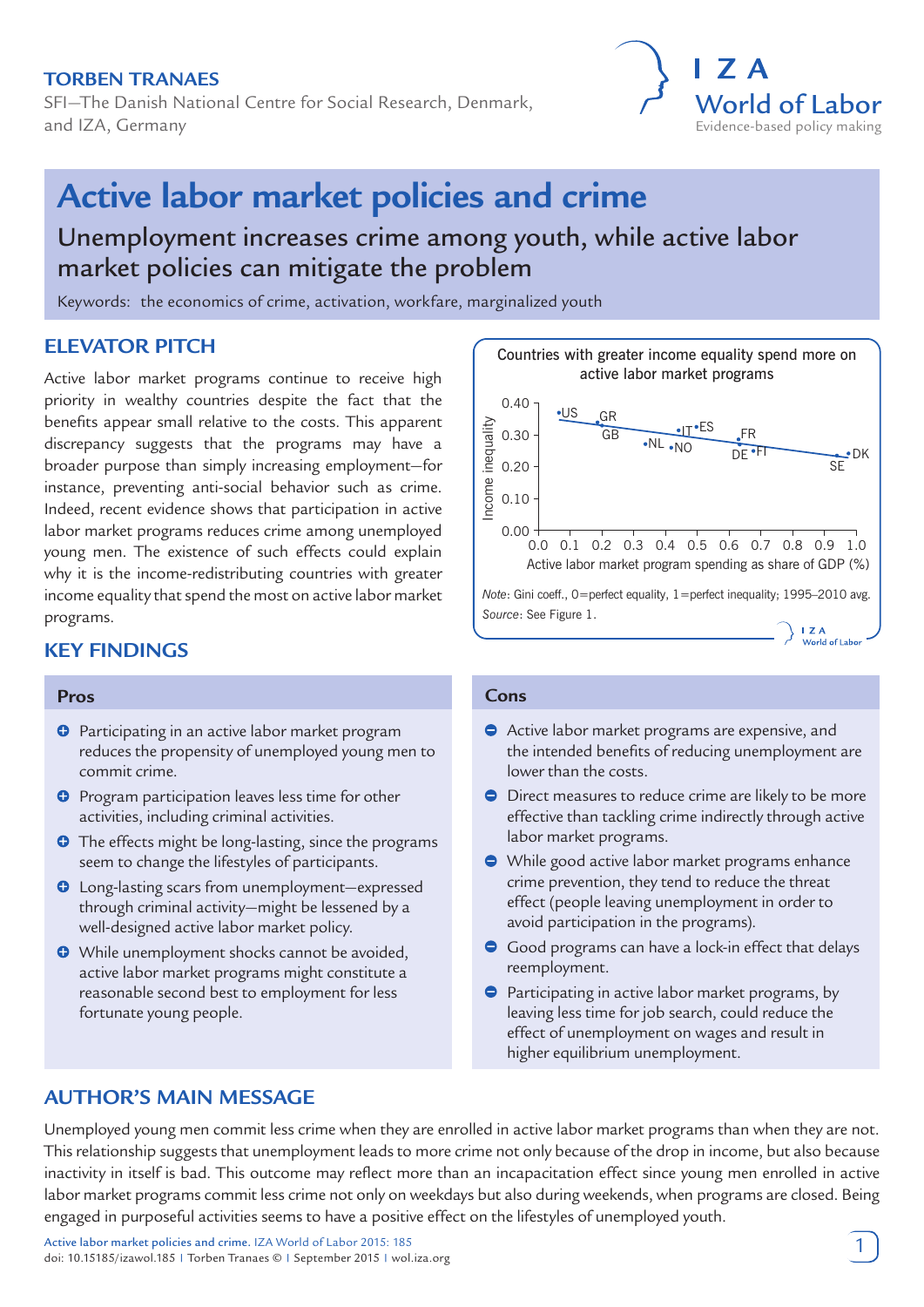

# **MOTIVATION**

Active labor market programs are widely used in most economically advanced countries. The programs incorporate a range of voluntary and mandatory activities for unemployed individuals, such as job-search assistance courses, training, education, and relief work. OECD countries spent an average of 0.34% of GDP on such programs in 2012, close to a third of all spending on labor market programs. Spending across countries varied from less than 0.1% to almost 1%, with the highest spending among high-redistribution, low-inequality countries (see illustration on p. 1).

The high-spending countries might see active labor market programs as part of a larger social effort, because they expect active measures to reduce anti-social behavior such as criminal activity in ways that passive programs do not. It is well documented that having a job reduces the propensity of young people to commit crimes [1], [2], [3]. It may be that active labor market programs, even if they do not reduce unemployment in the short term, have a similar effect on crime as employment, as a result of engaging unemployed individuals in purposeful daily activities.

Furthermore, active measures may reduce the social marginalization experienced by some people. This means that active labor market programs might have both a direct crime-reducing effect and an indirect effect by enhancing the effect of other initiatives such as subsidized education. Both the direct and the indirect effects would increase the chances that vulnerable young people enroll in education or find jobs.

# **DISCUSSION OF PROS AND CONS**

An analysis of EU countries using cross-sectional data suggests that active labor market programs might reduce crime. Figure 1 reveals a clear, statistically significant negative association between spending on active labor market programs and the crime rate (for property crime and violent crime reported to the police). The figure can be interpreted to show that, independently of whether a country has a high or a low crime rate or whether it spends less or more on active labor market programs, higher than normal spending on active labor market programs in a given year is associated with a lower level of recorded crime in that year. Differences in active labor market program spending among countries explain around 10% of the differences in the crime levels of high-crime and low-crime countries.

The negative relationship shown in Figure 1 cannot be interpreted as a causal relationship, however. Although crime goes down in countries that increase their spending on active labor market programs, this could be because crime, in some way, triggers the higher spending. If, for instance, higher crime rates boost youth unemployment because of the stigma associated with crime, this could generate such reverse causality. Alternatively, the negative relationship could reflect changes in some third unknown factor that influences both crime and spending on labor market programs. For instance, if a country that increases spending on active labor market programs reduces its spending on unemployment benefits, this might reduce unemployment. The reduction in unemployment and not the increased spending on active labor market programs might then have led to the lower crime rate.

However, recent evidence suggests that the link shown in Figure 1 could be causal—that for a given country, higher spending on active labor market programs actually reduces crime [4], [5]. This possibility is examined below.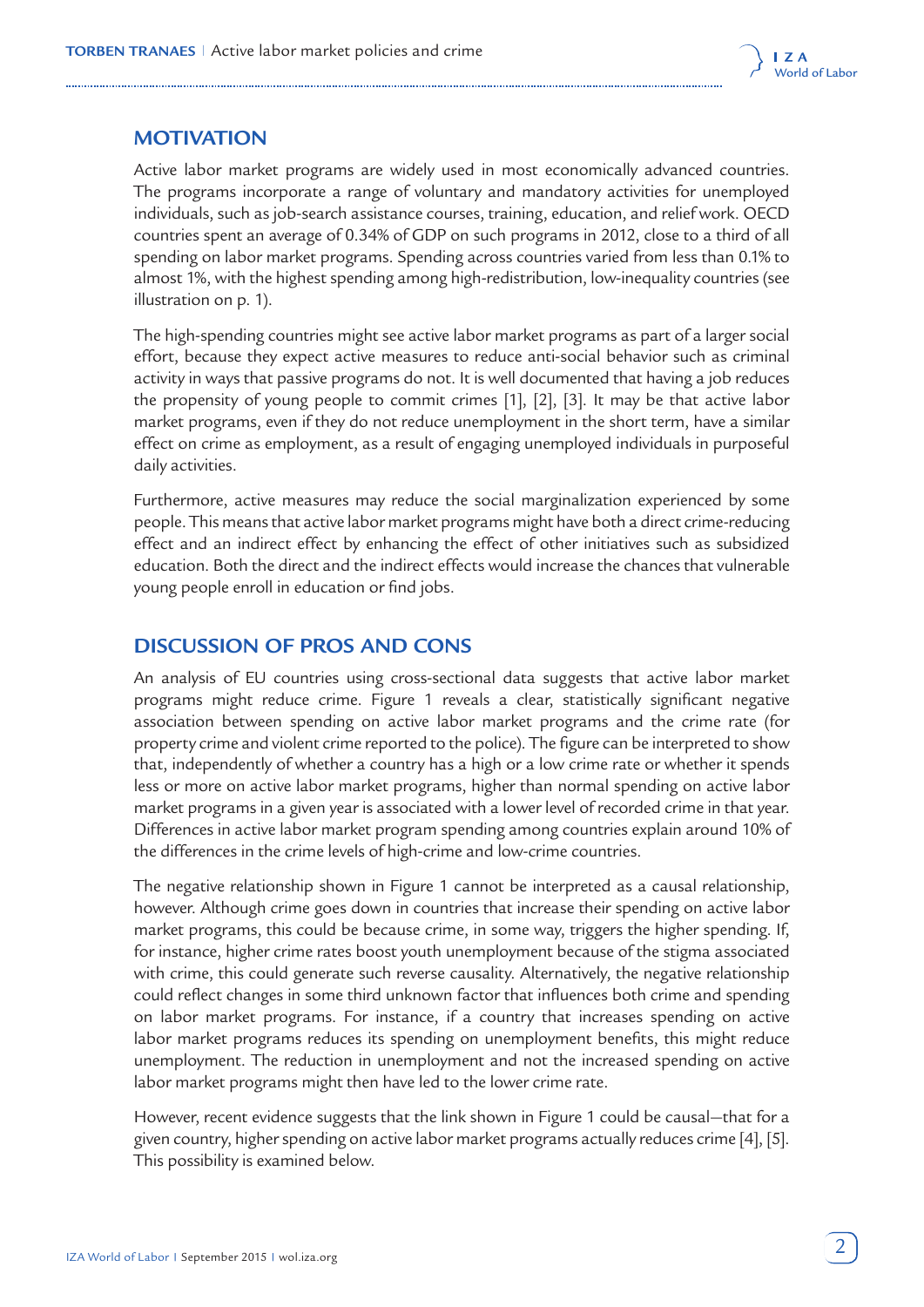



### **Framework and analysis**

The hypothesis that spending more on active labor market programs reduces the level of crime draws from both economic and sociological theory. Economic theory predicts that an individual will commit a crime if the expected return is higher than that of the best alternative activity, for instance, formal employment. Because people have different preferences, they may evaluate the alternatives differently, which allows for the possibility that people will behave differently in otherwise similar situations. The primary strength of economic theory in this case is that it gives clear predictions regarding how the propensity to commit crime changes as the relative return from the two alternative activities—crime and no crime—changes. Some of the factors behind the returns from the two alternatives are standard economic variables (such as the wage for formal work, the value of leisure, the marginal utility of wealth, the risk assessment of being caught and punished, the penalty arising from being caught). Others are social factors (such as the stigma of being convicted of a crime, the disutility of guilt, a sense of belonging, and loss of self-esteem from transgressing group norms).

The hypothesis that participation in an active labor market program will reduce the propensity of an unemployed individual to commit crime draws on all these factors for possible channels for the transmittal of that effect. Active labor market programs might improve the work and social skills of people who are unemployed and strengthen their job and social networks. By raising the value of a life without crime, all these factors will increase the expected cost of committing crime. Finally, participating in purposeful activities might change a person's selfimage and increase the aspiration to be self-reliant, again boosting the value of a life without crime [6]. An underlying assumption is that committing a crime makes it harder to get a good job and to become linked with strong social networks.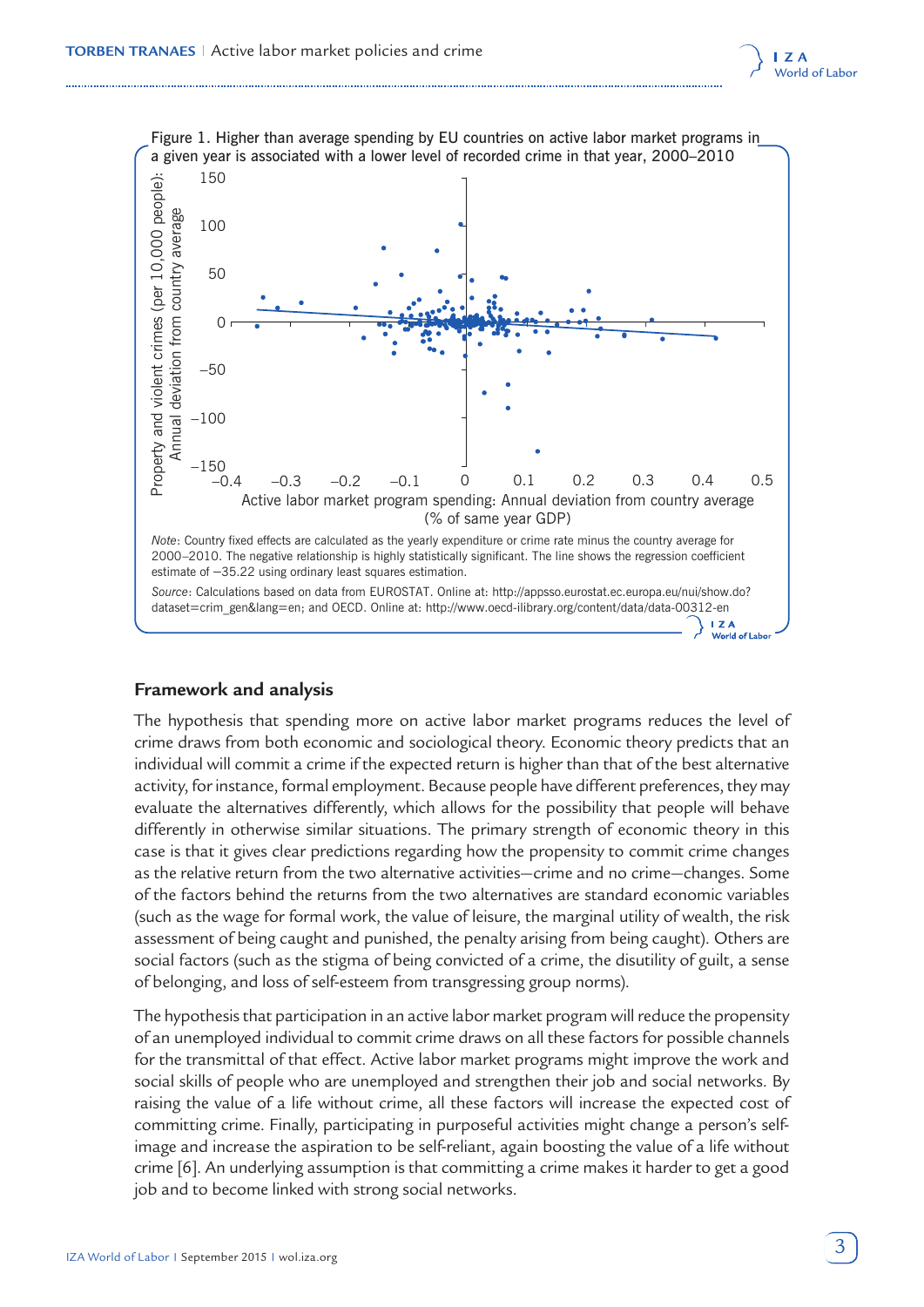

Thus, participating in an active labor market program might influence the chance that an individual will engage in crime in various ways, whether by affecting how much crime is committed by a given individual or by motivating an individual to refrain from criminal activity altogether. More specifically, active labor market programs may work through four channels [4]. First, programs may reduce crime among unemployed individuals indirectly by increasing their level of employment; having a job may deter criminal activity by raising people's income or by occupying more of their time. Since the employment effect of active labor market programs is small, on average, the effect on crime through this channel is also expected to be small. Second, active labor market programs might affect crime indirectly through a higher income effect if program participants receive higher unemployment benefits than other unemployed people do. Third, programs might have a direct effect because program activities may leave less time for crime—an incapacitation effect [7], [8]. Finally, a direct effect might be that active labor market programs change the lifestyle of a participant from one that is receptive to criminal activity to one that is not—for instance, to one that is driven by the expectation of a better future, either because program participation has led to an understanding of how a criminal record could jeopardize one's chance for a normal productive life or simply because participation has changed the person's values and perspectives, his or her "habitus," to use Bourdieu's term [9].

In terms of "treatments," the similarities for unemployed individuals between becoming employed and participating in an active labor market program relate to the two last direct effects: in both circumstances (employed and unemployed but participating in an active labor market program), people have less leisure time and they spend more time on activities that are associated with better future prospects than when they are simply unemployed (although the future prospects are probably viewed as being better from the perspective of holding a real job than from that of entering an active labor market program). The main short-term difference is that getting a job results in a real increase in income, which is typically not the case when entering an active labor market program. Specifically, the evidence discussed below considers programs where unemployed individuals receive the same level of benefit regardless of whether they participate in active labor market programs or are able to control for changes in income when an unemployed individual goes from passive unemployment to active. Thus, the evidence concerns the pure effect of being active (employed or enrolled in an active labor market program) compared with being passive (unemployed and not enrolled in a program).

This is an important issue in itself, with direct policy implications, but it can also shed light on the link between becoming unemployed and having an increased propensity to commit crime. Does the explanation lie in the drop in income, the loss of a purposeful daily routine, or both? The drop in income seems to be at least a contributory factor: not only does unemployment lead to an increase in crime, but a further decrease in unemployment benefits while a person is unemployed seems to increase the amount of crime committed [10].

Nevertheless, that participants in active labor market programs commit less crime than others who are unemployed suggests that it is more than the change in income that makes employed people commit less crime. The mere fact that people are engaged in some activity seems to matter as well. This effect could arise simply because of an incapacitation effect: program participation allows less free time in which to commit crime. But it may also be the case that being active increases a person's sense of purpose, which in turn increases the value of a life without crime—either because having a sense of purpose raises expectations of being able to engage in more interesting activities or jobs or because it reduces the discounting of future utility, or both. In either case, the expected value of a future without crime increases, which can be expected to reduce the propensity to commit crime.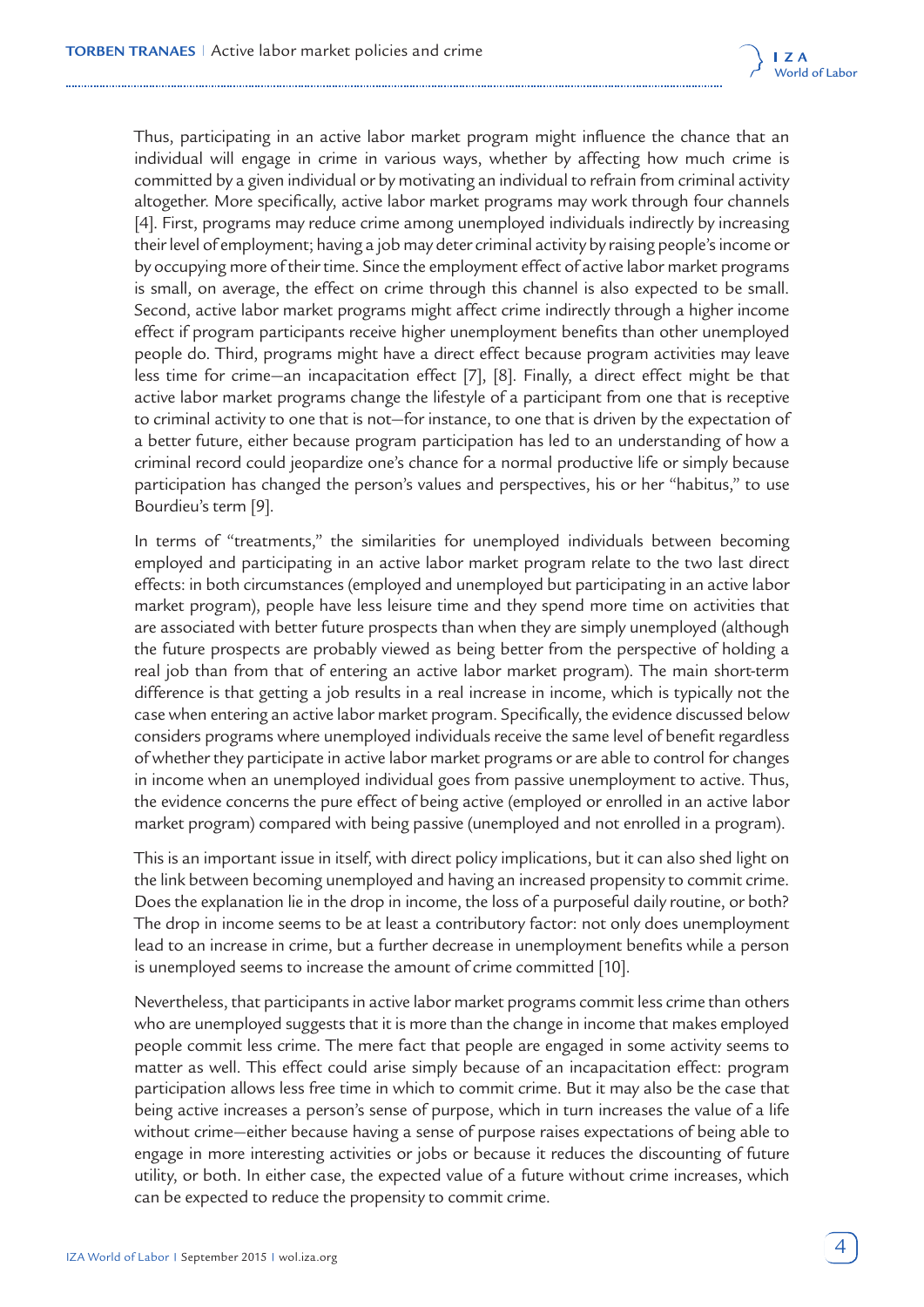

As suggested by the correlations shown in Figure 1, a country's increased spending on active labor market programs is associated with a reduction in crime. But because there are other plausible explanations for this negative association, it is not possible to infer from this finding alone a causal link from the rise in the spending to the drop in crime—for instance, through one of the mechanisms suggested above. Thus, the question is whether it can be shown empirically that the close association between participation in active programs and a lower propensity to commit crime can be interpreted as a causal relationship. Estimating such a causal effect presents several challenges. The main problem is to find a source of variation in participation in active labor market programs that does not directly, or indirectly through other channels, affect peoples' propensity to commit crime. Furthermore, unobserved characteristics and events that make individuals more likely to participate in certain programs could also make them less likely to commit crime. The influence of these factors also has to be eliminated.

# **The evidence**

Two empirical studies from 2012 and 2014 examine the causal impact of active labor market program participation in Denmark on crime [4], [5]. Another recent study on US data offers empirical evidence of an incapacitation effect from attending or not attending school for school-age youngsters [7].

The 2012 and 2014 studies use Danish register data with information on age, gender, education, labor market status, municipality, income, and criminal convictions for all residents (available from 1980), and information on participation in labor market programs (available from 1995). Using these data, the studies were able to compare the criminal activities of unemployed individuals who participated in active labor market programs with those of unemployed individuals who did not participate. If those who did not participate are found to have committed more crime, it would suggest that participating in active labor market programs reduces the likelihood that a young unemployed person will commit crime. Nevertheless, there could be other reasons why participants are more law-abiding. If, for instance, the better motivated unemployed with the best future prospects are more likely to enter active labor market programs, then the relationship just illustrates a known difference between more or less resource-rich people with respect to criminal convictions. This is called the selection problem.

The selection problem was diminished when Denmark made participation in active labor market programs mandatory in the early and mid-1990s for various groups of unemployed. Unemployed individuals are required to participate in an active labor market program of some kind (job-search courses, training, education, or relief work) for 75% of a normal work week in order to receive unemployment benefits. However, not all Danish municipalities implemented the new mandatory policy at once or with equal rigor. Thus, at any given time there would be comparable unemployed individuals in the country who were similar in terms of observable characteristics, including duration of unemployment, but only some of whom were in active labor market programs while others were not.

If this was the only difference between the two groups, then the crime rates of unemployed individuals in municipalities that implemented the requirement quickly could be compared with the crime rates of individuals in municipalities that implemented the requirement later in their unemployment spells. However, the way the municipalities implemented the requirement might not have been random, and there might be other reasons why the crime rate was lower among unemployed individuals participating in active labor market programs. For instance,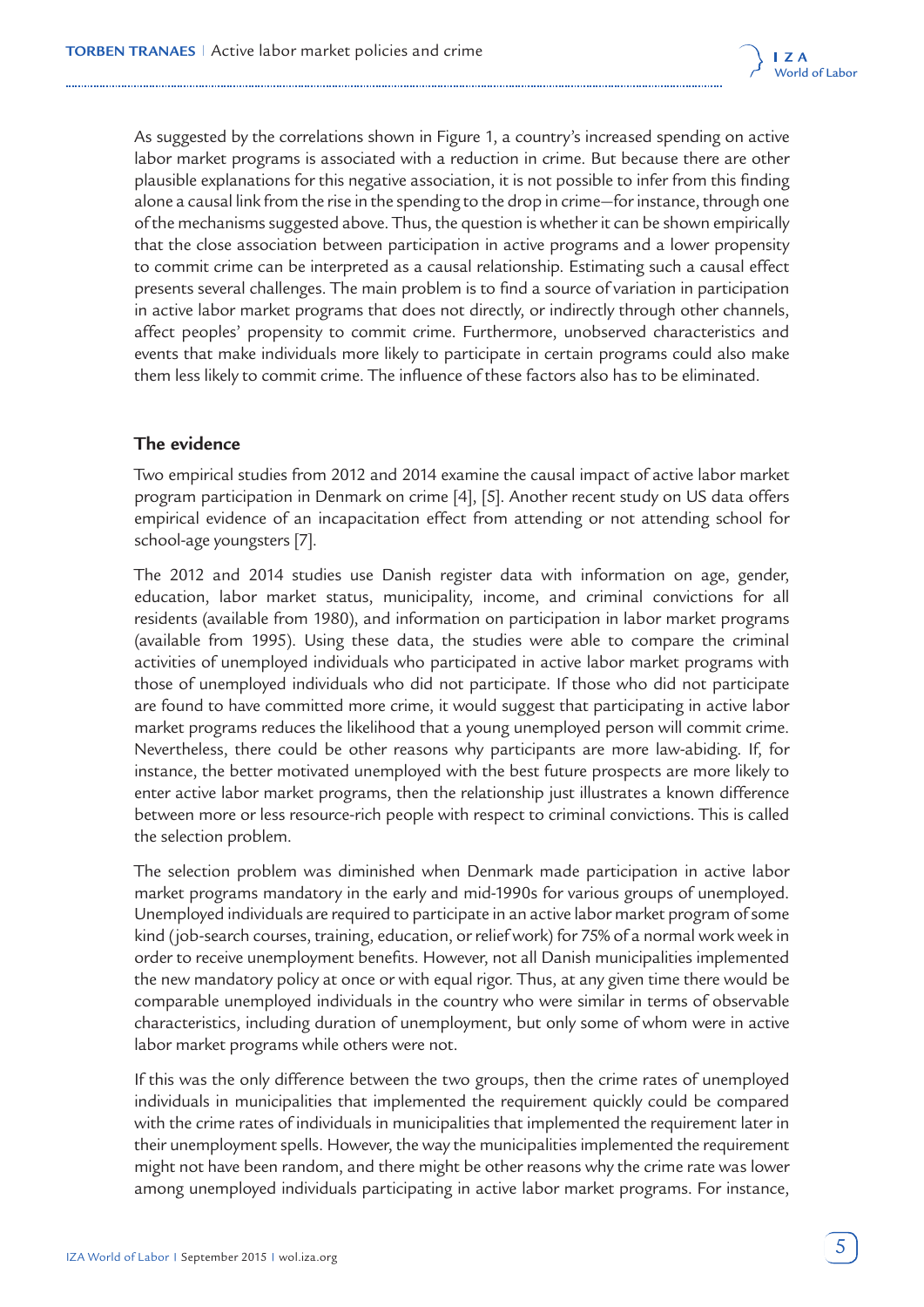

municipalities with low crime rates might have implemented the requirement more rigorously because their unemployed clients were easier to work with.

To take account of such concerns—in order to also control for differences in unobserved characteristics between treatment and control groups—it is not sufficient to look at the difference between municipal crime levels. It is also important to look at the difference between two municipalities in the rate of change in the crime level as active labor market programs were implemented. If the crime rate declined more or rose less in the municipality that increased participation in active labor market programs, this would suggest that participation influences unemployed individuals' propensity to commit crime.

#### *Impact on unemployed welfare recipients without unemployment insurance*

One study used this method, known as the difference-in-differences approach, to examine the effect of active labor market programs on unemployed welfare recipients—a group of unemployed people with a relatively high crime rate for whom the employment effect of the programs is particularly weak [4].

The study finally also had to deal with the lack of randomness in the allocation of unemployed individuals to active labor market programs (endogeneity). It did so by exploiting two types of policy change in Denmark [4]. First, it analyzed the effect of one city's radical workfare reform. In 1987, the town of Farum introduced a requirement that all unemployed individuals without unemployment insurance who were receiving welfare benefits must enroll immediately in an active labor market program. (Unemployment insurance in Denmark is a public voluntary scheme, and workers who are uninsured are generally younger and the least productive workers. Uninsured individuals receive the less generous social assistance benefit.) In the rest of Denmark, participation in an active labor market program would normally not occur until individuals had received welfare benefits continuously for at least three months and usually much longer. Furthermore, participation was voluntary in the rest of Denmark until the beginning of the 1990s, and for most people until even later. Thus, Farum's introduction of an immediate requirement to participate in an active labor market program can be used to examine the causal effect of participation on crime, using the rest of Denmark (where mandatory participation was introduced much later) as the control group [4].

Second, the study examined the effects of a series of national reforms of unemployment policy for young welfare recipients that were introduced in the 1990s and that strengthened the work requirement. The new requirements were introduced gradually, beginning with the youngest welfare recipients [4]. Thus, the study was able to exploit both the municipality-level differences in timing of implementation of the national reform and the differential introduction of the reforms across different age groups.

The analysis reveals that the reduction in unemployed individuals' propensity to commit crime was a causal result of participation in active labor market programs [4]. The effect is economically significant: mandatory participation reduces crime rates by up to a third for young, unemployed welfare recipient men without unemployment insurance.

#### *Unemployed recipients of unemployment insurance benefits*

In a few regions in Denmark, municipalities conducted randomized experiments on the intensity with which newly unemployed individuals with unemployment insurance were required to participate in active labor market programs. The unemployed individuals in the treatment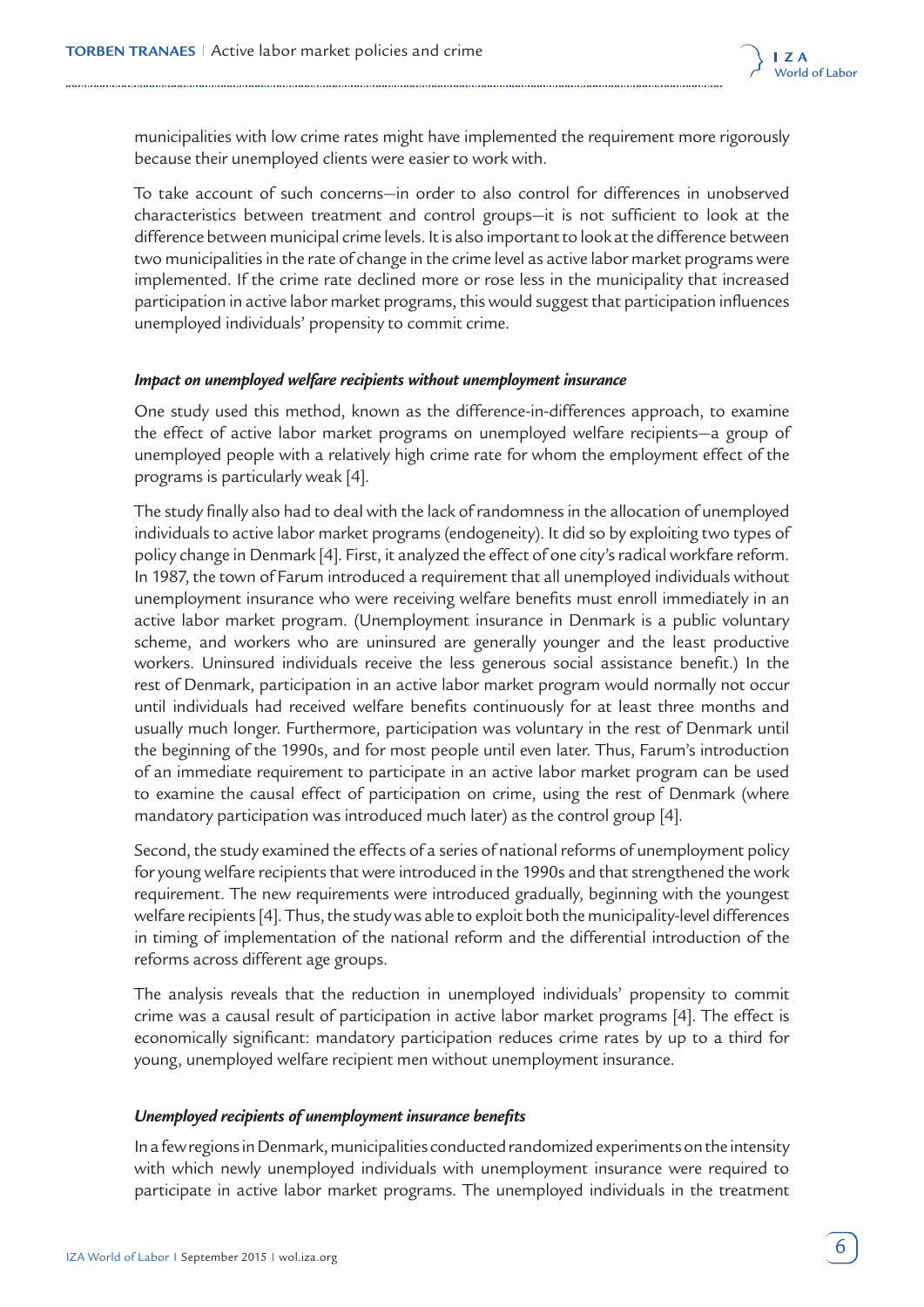

group were requested to participate earlier and more frequently in program activities. These experiments revealed that the programs had a significant effect on accelerating the employment of unemployed workers who were entitled to receive unemployment benefits, through a kind of threat effect [11].

The same experiment is used in another study to identify a causal effect of early and intensive participation in active labor market programs on the criminal activities of unemployed individuals [5]. Unemployed individuals who participated in intensive active labor market programs (the treatment group) were charged with fewer crimes and received fewer convictions than unemployed individuals in the control group, who were exposed to the standard, less intensive requirement. The effect on the number of convictions was a consequence of both the shorter unemployment spells and the more intense participation in active labor market programs while unemployed. The drop in the number of criminal charges was due entirely to shorter unemployment spells among participants in the more intensive program, who were reemployed more quickly. These participants committed less crime than unemployed individuals in the control group, but some of the reduction was due to the fact that the treatment group was reemployed faster, and people who are employed commit less crime than those who are unemployed. Altogether, they received 25% fewer criminal convictions than the control group.

### **Mechanisms through which active labor market programs reduce crime**

These results reveal big and highly statistically significant effects and thus strongly suggest that an active labor market program reduces crime among the unemployed. The next task is to identify the mechanisms that bring this about. Apart from identifying an overall effect, one study also sheds light on what these mechanisms might be [4]. The study documents a direct effect for active labor market policies by using indirect information on whether people are working in regular jobs or are participating in relief jobs or some other form of activity through active labor market programs. Information on individuals' income enables the study to take the income changes associated with program participation into account. The study also used data on the dates when crimes were committed to differentiate between the effect that participation in active labor market programs has on the amount of crime committed on weekdays and the effect on the amount of crime committed during weekends. Individuals participating in these programs have less free time to commit crimes during the week, but more free time over the weekend, when the programs are closed.

It is clear from these investigations that participation in active labor market programs reduces crime not only indirectly, as a result of more rapid re-employment (indicated by the reduction in welfare take-up), but also directly, among individuals who are still unemployed and enrolled in active labor market programs. Furthermore, participation in active labor market programs has a significant negative effect on crime during the weekend [4]. This result implies that the crime reduction is associated with positive changes in attitude or even lifestyle and is not simply the result of being occupied in program activities for part of the time. These findings suggest that the crime-reducing effects of active labor market programs could be long-lasting.

### **The effect of school enrollment on crime**

For the younger members of the labor force, active labor market programs and school attendance have several characteristics in common: they are both intended to enhance qualifications and both require participants' attention, or at least their time, so that they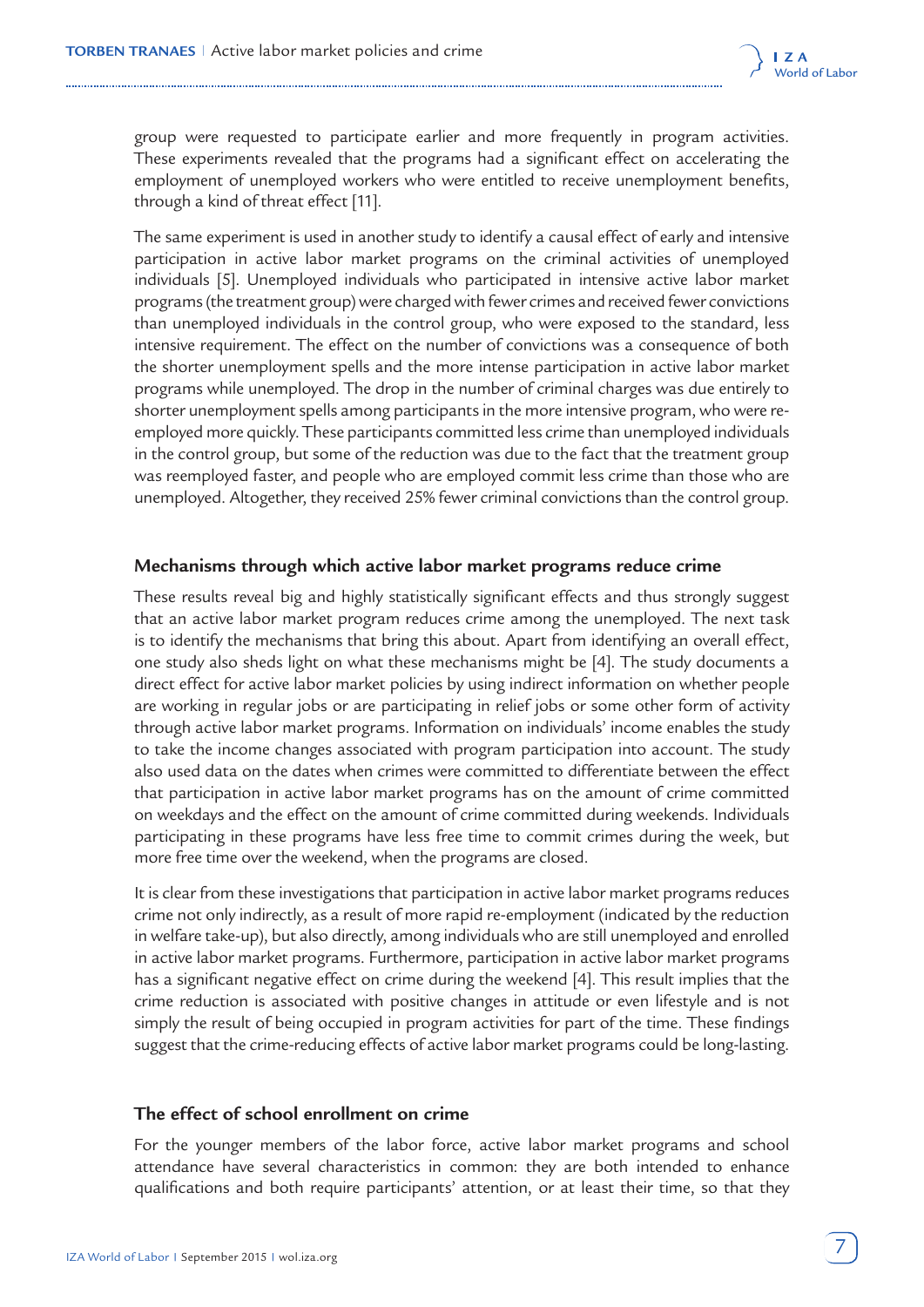

cannot engage in other activities while participating. Therefore, school attendance would be expected to have similar effects on young people's propensity to commit crime. That is the conclusion of a US study of how crime rates for 16- to 18-year-olds vary across US states with variations in the states' minimum school-leaving age [7]. The study controls both for the fact that there are time-invariant differences between the states (for example, in levels of income, levels of education, degrees of urbanization, and patterns of crime) as well as some differences in trends—some states are undergoing periods of positive development, while others are not. Taking all these factors into account, the study concludes that both property crime and violent crime fall when children in the oldest of youth cohorts are attending school. The study interprets this result as an incapacitation effect of schooling.

Other studies have shown that when school teachers are on strike, school students commit more property crime but less violent crime than when teachers are working [8]. The first effect is consistent with an incapacitation effect. The second is interpreted as a concentration/ population density effect: when students are in school, they have many more interactions with their peers, and this increases the risk of getting involved in conflicts.

# **LIMITATIONS AND GAPS**

The studies finding a crime-reducing effect of Denmark's active labor market policies examined mainly special cases. Little is known about what program characteristics or activities generate the crime-reducing effects.

The main methodological challenges in isolating the effect of active labor market programs on crime from the general effect of unemployment are, first, to have random (exogenous) assignment of the unemployed to programs, to avoid selection bias, and second, to control for income. If participation in active labor market programs is associated with higher income among participants than among non-participants who are receiving unemployment compensation, the analysis has to be able to control for this. Two studies met these criteria: participation in the programs was mandatory (either by age or region or through lottery assignment), and the researchers were able to control for income [4], [5]. More studies are needed, however, also for other countries.

In many countries in Europe, active labor market programs now affect most workers at some point during spells of unemployment. Although the employment and wage effects of activation have been extensively researched, there are few studies of other types of effects. As should be evident from the studies discussed above, there are other aspects of active labor market policies that may well be of considerable importance to society, including their effects on criminality. In this regard, it would be useful to investigate which types of program are associated with the greatest reductions in crime among young unemployed individuals.

Even if the effects discussed above exist in other countries, as two studies indicate that they do [7], [8], the Danish active labor market programs are very expensive and might not be supportable in countries that do not have the same tradition of extensive public programs.

# **SUMMARY AND POLICY ADVICE**

There seems to be a clear crime-reducing effect of the active labor market policies that Denmark launched in the 1990s on reducing criminal behavior in unemployed men, especially those who are young, less well educated, and without unemployment insurance. Program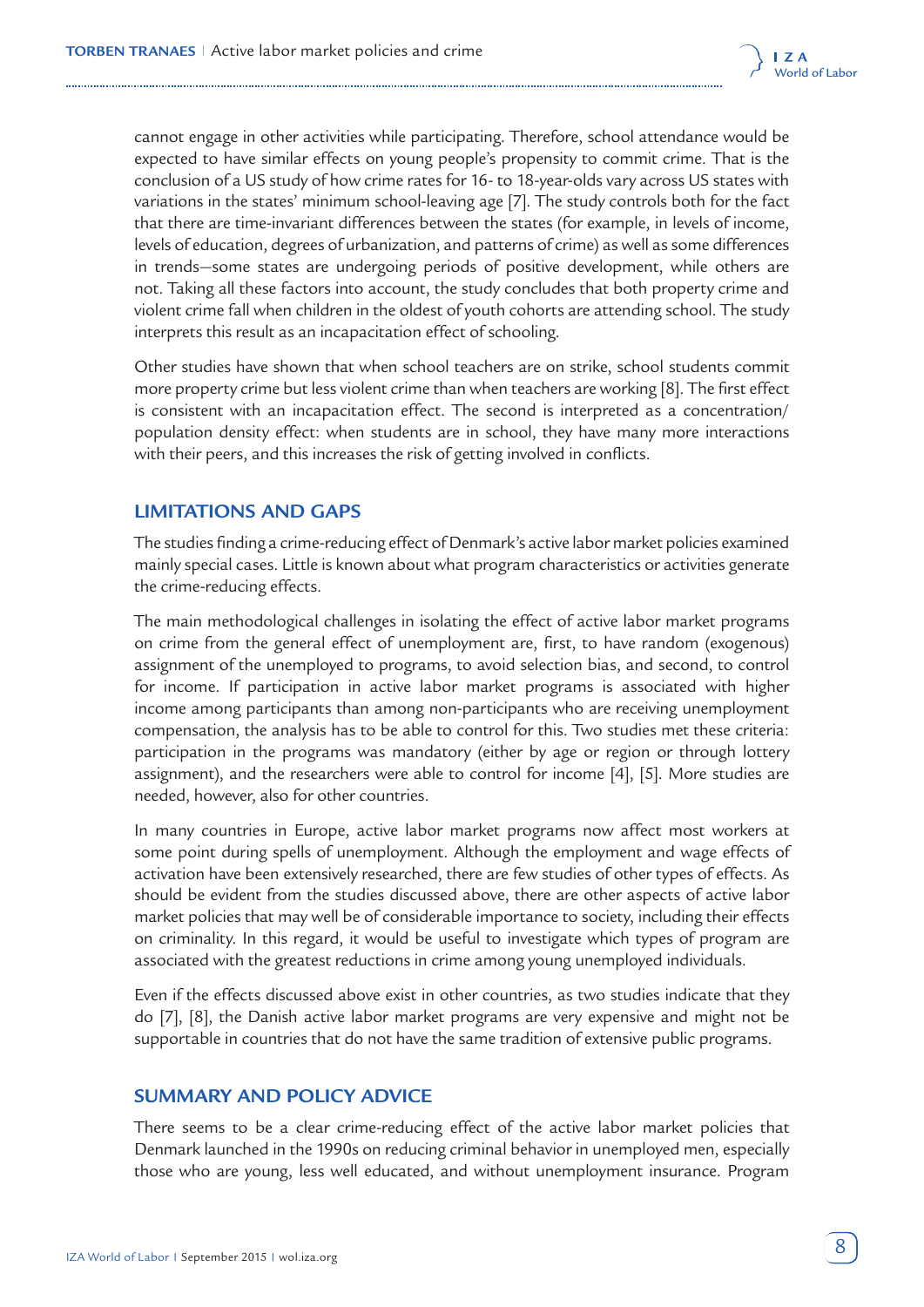

participation in itself seems to directly reduce the propensity of unemployed individuals to commit crime, although active labor market programs might also reduce crime indirectly by accelerating re-employment to avoid having to participate in the program. Furthermore, program participants reduce their criminal activities both on weekdays, when programs are active, and on weekends, when they are closed, which suggests that part of the effect comes from a change in lifestyle induced by program participation.

Youth unemployment is a huge problem in the world today. While sometimes considered a temporary problem, it can have serious negative consequences for young peoples' future labor market prospects. Unemployment can initiate a criminal career that becomes an attractive alternative to work in the formal labor market [2]. Economic crises with high unemployment cannot be avoided, but an active labor market program can mimic employment in some important aspects as a second-best option [4] and thus reduce the negative consequences of such crises.

The experiences of developed countries with active labor market policies have been mixed. While the overall effect has been higher employment, the average effect has been small compared with the cost [12]. Because it has been difficult to systematically document positive and economically significant effects of active labor market programs on employment or wages, at least in the short term (though the long-term effect looks better) [13], many countries have recently cut back on their programs. Nonetheless, there are clear indications that offering unemployed young people nothing at all is a very risky route to take.

The evidence strongly suggests that for young people, in particular young men, not being engaged or occupied in any formal activities is detrimental to themselves and to society, because being unoccupied increases their criminal activities. This is the case both because idleness provides the spare time in which to commit crime and because unemployed youths whose daily routines do not involve purposeful activities may lose the longer-term perspective that helps them understand the importance of staying out of trouble.

Crime prevention is social policy, and it does not necessarily have to be part of labor market policy. It is likely that the activities that prevent crime could be organized in another setting, where they could be better targeted and thus more efficient. And while it may turn out to be important that the activities offered to young unemployed people have a labor market connection, it is not yet possible to conclude that from the research. What is clear from the research, however, is that it is not advisable to leave unemployed youth entirely to their own devices.

# **Acknowledgments**

The author thanks two anonymous referees and the IZA World of Labor editors for many helpful suggestions on earlier drafts. The author thanks Peter Fallesen, Lars P. Geerdsen, and Susumu Imai for collaboration on the main research behind this article [4].

# **Competing interests**

The IZA World of Labor project is committed to the *[IZA Guiding Principles of Research Integrity](http://www.iza.org/en/webcontent/about/IZAResearchIntegrity.pdf)*. The author declares to have observed these principles.

© Torben Tranaes